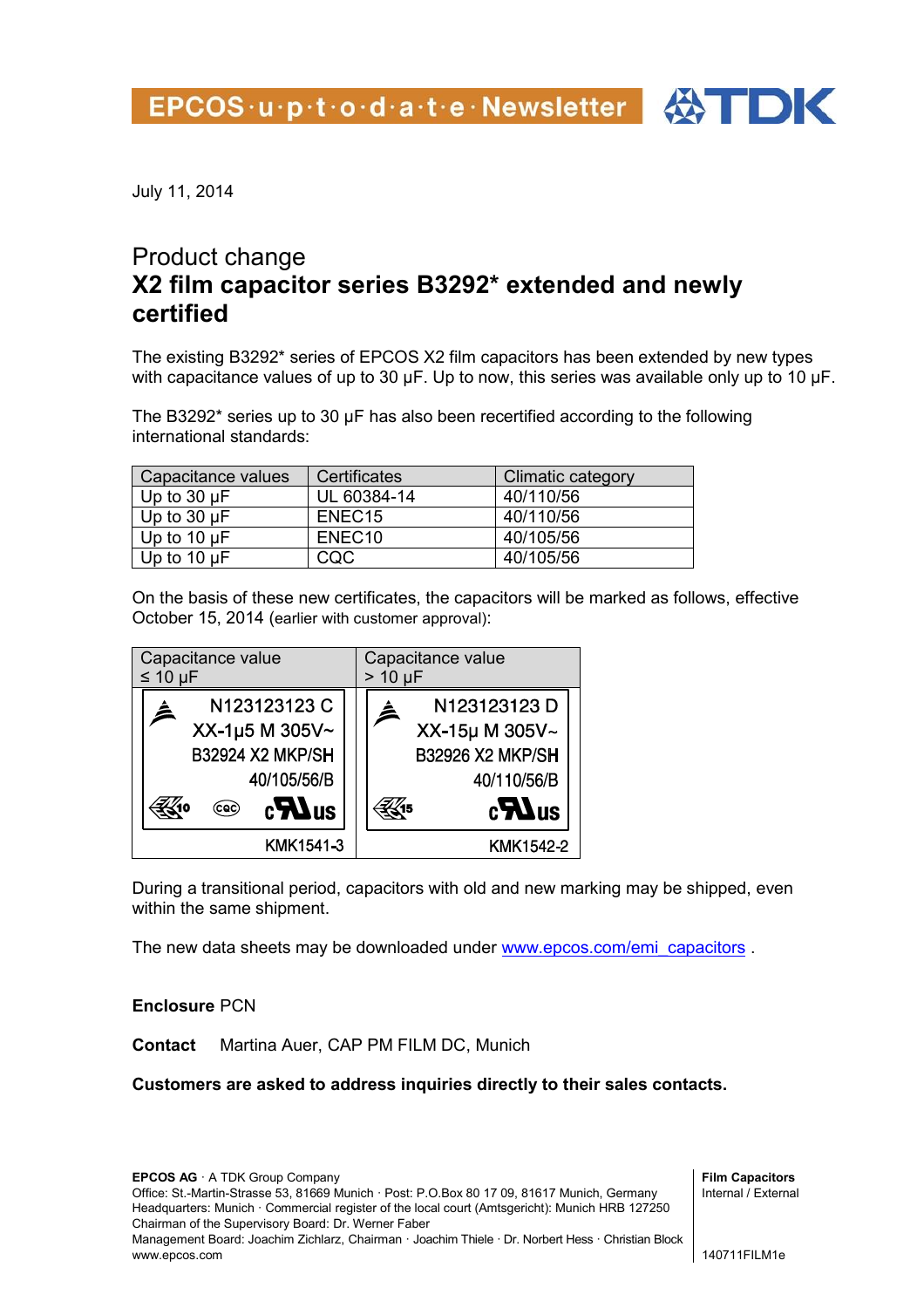

## **Product / Process Change Notification Produkt-/ Prozess-Änderungsmitteilung**

| 1. ID No. / ID-Nr.: 600228                                                                                                                                                                                                                                                                                                                                                                                                                                                                                                                                       |                                                                                                              | 2. Date of announcement / Datum der Ankündigung: July 11;2014 |                                             |  |
|------------------------------------------------------------------------------------------------------------------------------------------------------------------------------------------------------------------------------------------------------------------------------------------------------------------------------------------------------------------------------------------------------------------------------------------------------------------------------------------------------------------------------------------------------------------|--------------------------------------------------------------------------------------------------------------|---------------------------------------------------------------|---------------------------------------------|--|
| 3. Type $/$<br>Produktgruppe:                                                                                                                                                                                                                                                                                                                                                                                                                                                                                                                                    | Old ordering code /<br>Alte Bestell-Nr.:                                                                     | New ordering code /<br><b>Neue Bestell-Nr.:</b>               | Customer part number /<br>Kundensachnummer: |  |
| EMI MKP X2                                                                                                                                                                                                                                                                                                                                                                                                                                                                                                                                                       | B3292*                                                                                                       | No change /                                                   |                                             |  |
|                                                                                                                                                                                                                                                                                                                                                                                                                                                                                                                                                                  |                                                                                                              | Keine Änderung                                                |                                             |  |
| 4. Description of change / Beschreibung der Änderung:                                                                                                                                                                                                                                                                                                                                                                                                                                                                                                            |                                                                                                              |                                                               |                                             |  |
| The existing B3292* series of EPCOS X2 film capacitors has been extended by new types with<br>capacitance values of up to 30 $\mu$ F. Up to now, this series was available only up to 10 $\mu$ F. The B3292*<br>series now has the following certificates:                                                                                                                                                                                                                                                                                                       |                                                                                                              |                                                               |                                             |  |
| • up to 30 µF according to UL 60384-14 with climatic category 40/110/56<br>• up to 30 µF according to ENEC15 with climatic category 40/110/56<br>• up to 10 µF according to ENEC10 with climatic category 40/105/56<br>• up to 10 µF according to CQC with climatic category 40/105/56                                                                                                                                                                                                                                                                           |                                                                                                              |                                                               |                                             |  |
| The marking of the capacitors will change due to the new certificates (see UPtoDATE). During a<br>transitional period, capacitors with old and new marking may be shipped (even within the same<br>shipment)./                                                                                                                                                                                                                                                                                                                                                   |                                                                                                              |                                                               |                                             |  |
| Die bestehende EPCOS X2 Folien-Kondensatorserie B3292* wurde erweitert und weist nun Kapazitäts-<br>werte bis 30 µF auf. Bisher deckte diese Serie nur Werte bis 10 µF ab. Die Serie B3292* ist nun nach den<br>folgenden internationalen Standards zertifiziert:                                                                                                                                                                                                                                                                                                |                                                                                                              |                                                               |                                             |  |
| • bis 30 µF gemäss UL 60384-14 mit der Klimakategorie 40/110/56<br>• bis 30 µF gemäss ENEC15 mit der Klimakategorie 40/110/56<br>• bis 10 µF gemäss ENEC10 mit der Klimakategorie 40/105/56<br>• bis 10 µF gemäss CQC mit der Klimakategorie 40/105/56                                                                                                                                                                                                                                                                                                           |                                                                                                              |                                                               |                                             |  |
| Den Zertifikaten entsprechend, werden die Kondensatoren bestempelt (siehe UPtoDATE). Während der<br>Übergangsphase können Kondensatoren mit neuer und alter Markierung ausgeliefert werden (auch<br>innerhalb einer Lieferung).                                                                                                                                                                                                                                                                                                                                  |                                                                                                              |                                                               |                                             |  |
| 5. Effect on the product or for customers (quality, specification, lead time) /<br>Auswirkung auf das Produkt oder für den Kunden (Qualität, Spezifikation, Lieferzeiten):                                                                                                                                                                                                                                                                                                                                                                                       |                                                                                                              |                                                               |                                             |  |
| ones. $/$                                                                                                                                                                                                                                                                                                                                                                                                                                                                                                                                                        | The quality expectations which are met by the existing capacitors of this series will also be met by the new |                                                               |                                             |  |
| Die bestehenden Qualitätsstandards der Serie werden auch für die neu eingeführten Kondensatoren<br>gelten.                                                                                                                                                                                                                                                                                                                                                                                                                                                       |                                                                                                              |                                                               |                                             |  |
| 6. Quality assurance measures / Maßnahmen zur Qualitätssicherung:<br>Unchanged/ Unverändert                                                                                                                                                                                                                                                                                                                                                                                                                                                                      |                                                                                                              |                                                               |                                             |  |
| Scheduled date of introduction / Geplante Einführung:<br>October 15, 2014 (earlier with customer approval)                                                                                                                                                                                                                                                                                                                                                                                                                                                       |                                                                                                              |                                                               |                                             |  |
| 8. Customer feedback / Rückmeldung vom Kunden:<br>If EPCOS does not receive notification to the contrary within a period of 10 weeks, EPCOS assumes that<br>the customer agrees to the change. For an interim period we cannot rule out that old as well as new<br>products will be shipped.<br>Falls EPCOS innerhalb von 10 Wochen keine gegenteilige Mitteilung erhält, geht EPCOS davon aus, dass<br>die geplante Änderung vom Kunden akzeptiert ist. Innerhalb einer Übergangszeit kann es vorkommen,<br>dass sowohl alte wie auch neue Ware geliefert wird. |                                                                                                              |                                                               |                                             |  |
|                                                                                                                                                                                                                                                                                                                                                                                                                                                                                                                                                                  |                                                                                                              |                                                               |                                             |  |